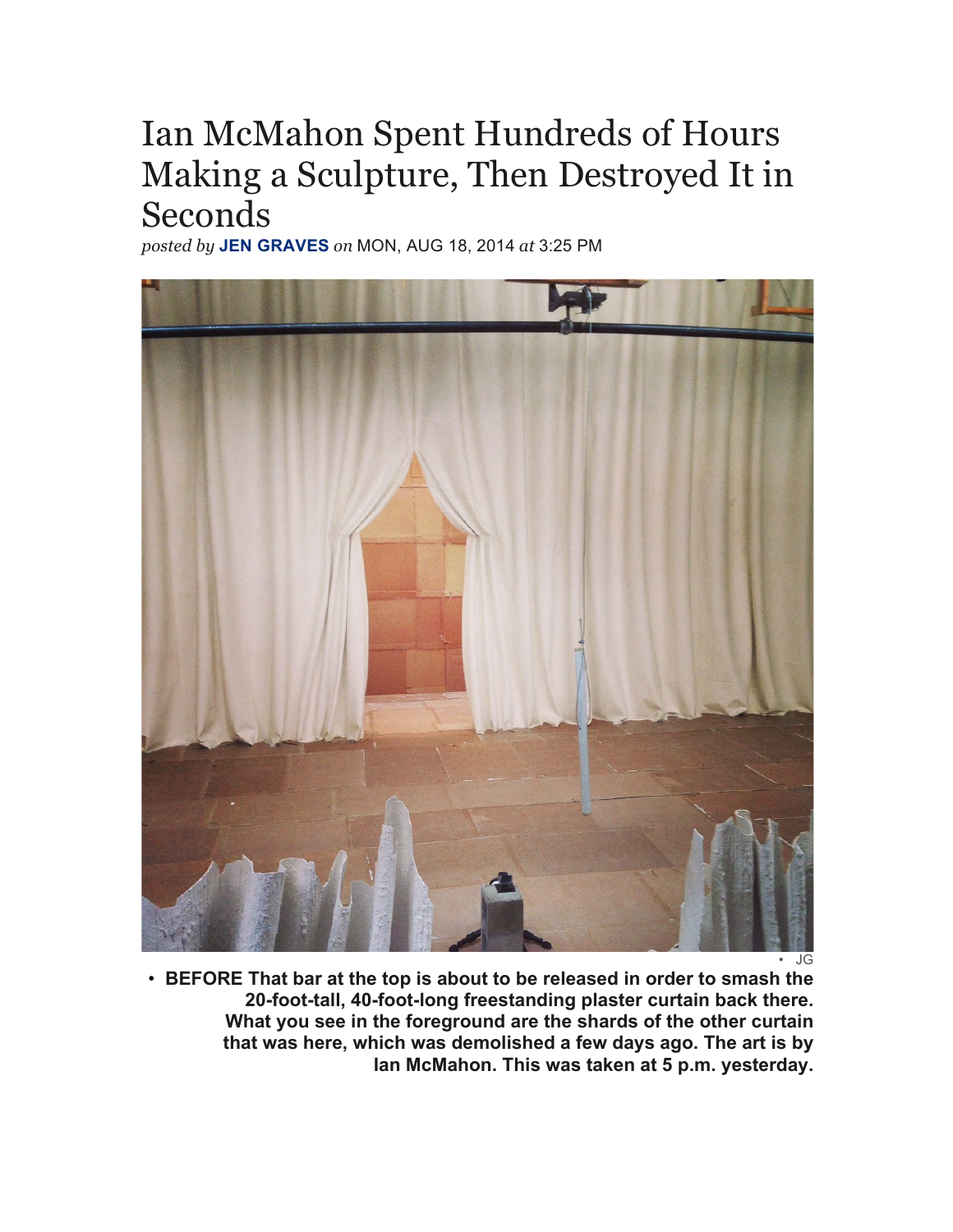"I love signing **paperwork for art**," a woman in line says. Paperwork means potential danger. We are all signing legal releases saying we won't sue if we get hurt. We're given dust masks to watch the demolition of **Ian McMahon's installation**  *Cascade* at the Suyama Space gallery.

Two thousand pounds of plaster are about to become dust. McMahon walks through the parting in his plaster curtain and announces, "Welcome to this momentary event with a sculpture." He's rubbing his hands together. "We're **not entirely sure what's going to happen**." I pull on my mask.

He walks to a closet, hauls out a ladder, climbs to a contraption, unscrews a lever. Now? Nobody moves. He climbs down, returns the ladder, turns back. He's striding, he stops, he reaches up and pauses—and then he tugs his whole body downward, unleashing a metal bar that goes flying at the curtain.

The noise! CLANG-SHATTER! **OhmygodthatwasLOUD.** Then immediately: silence.

My heart is hammering. The dust is already clearing on the ruins. Dazed, I hear cheering and follow the crowd toward the piles of jagged fragments; we're allowed to take pieces home. One woman looks the way I feel, with her hands to her face. **"It was like an execution,"** she says. The artist spent hundreds of hours building this sculpture, but it just took a second to destroy. Some moments are like that, killers of what came before: the moment of impact in a car crash, the moment when a horrible secret is revealed. It's hard to believe afterward how fleeting they were.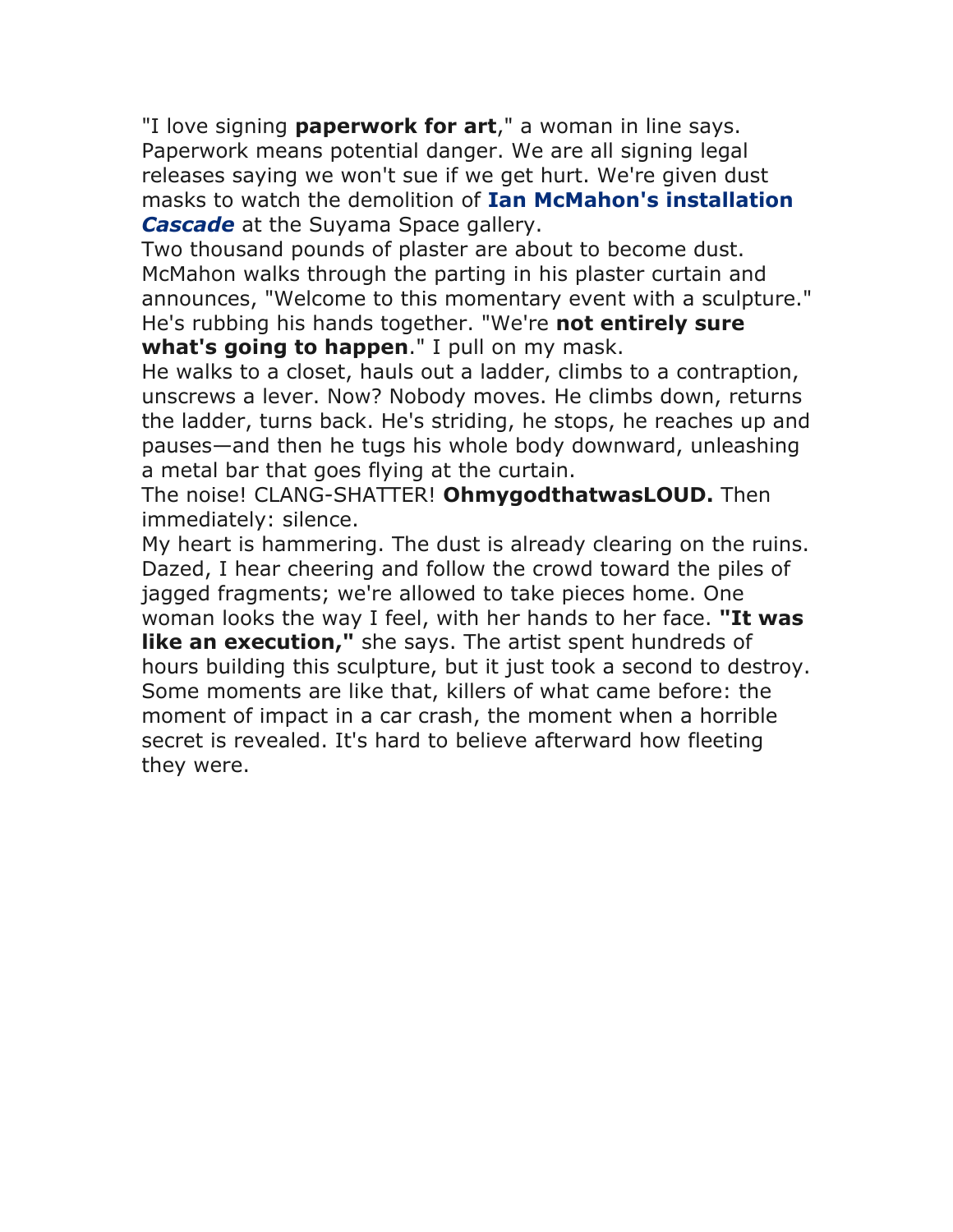

• JG • **Prepping the crowd.**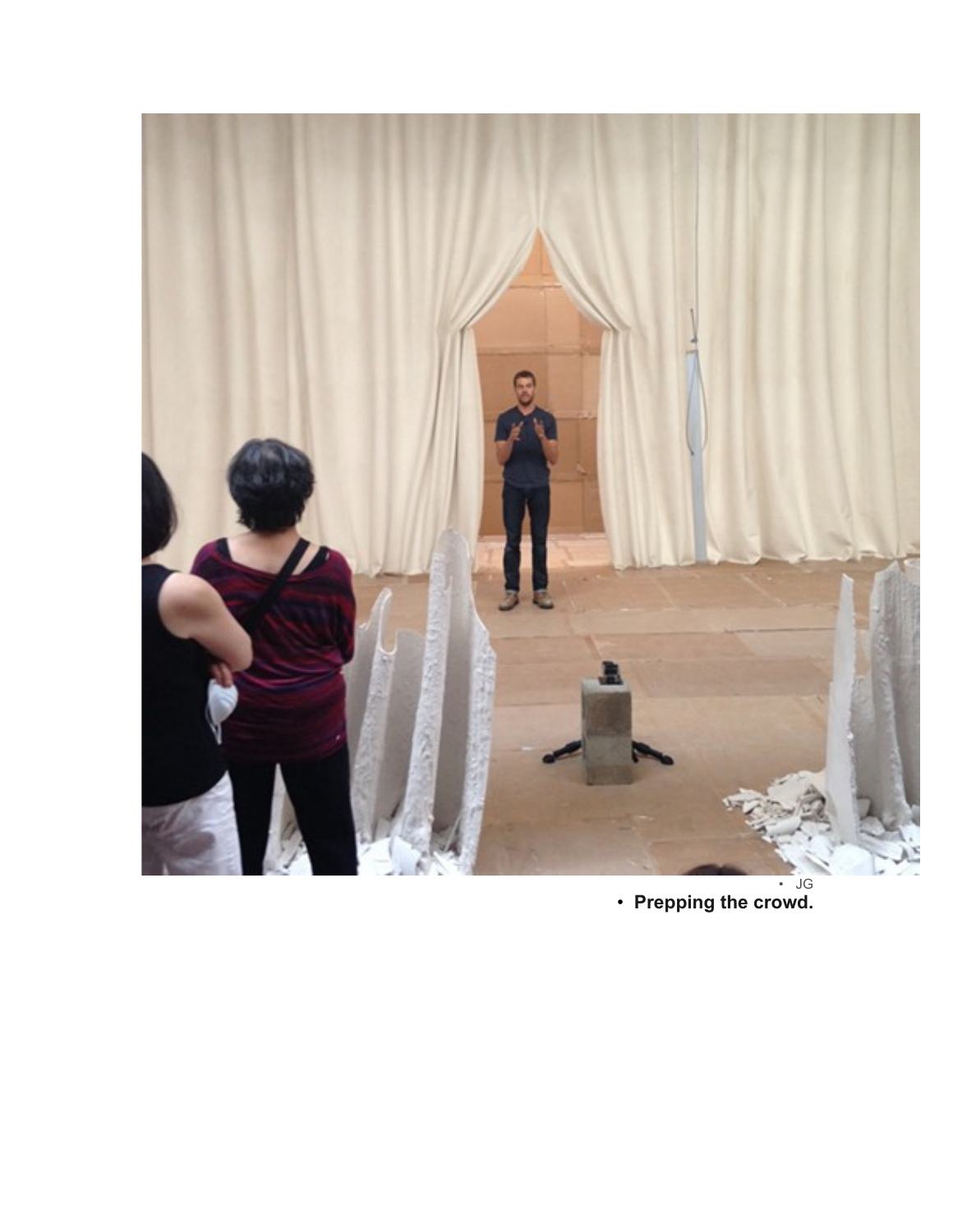

• **Climbing up to unscrew the lever.**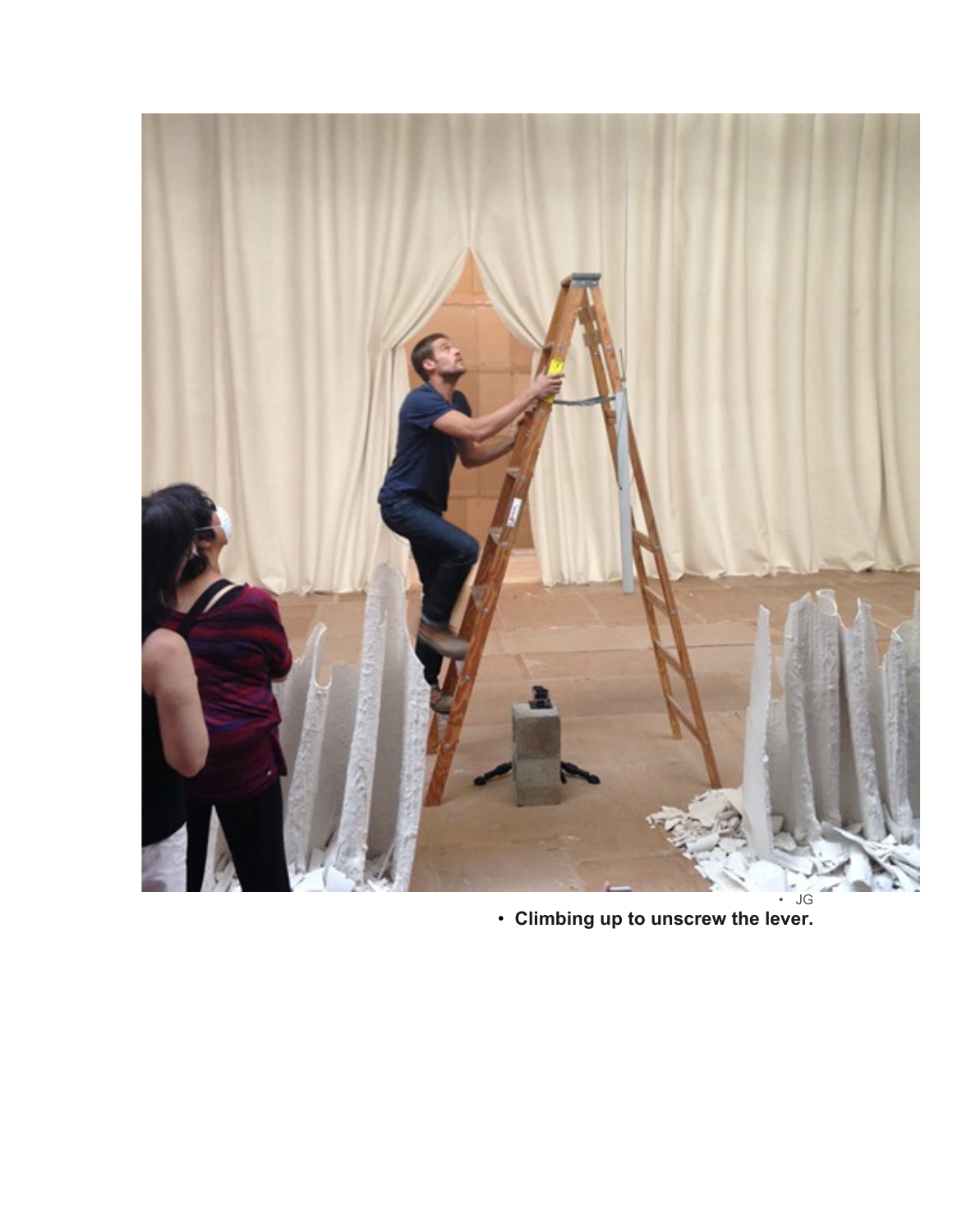

• **And the aftermath.**

A moment like that, you want to capture. You want to have it over and over, maybe, to look at it from as many angles as possible, turn it into something much more like a sculpture that you can see from all sides, as often as you want to. This is why so many people love McMahon's **videos of his past demolitions**. And why so many people were recording the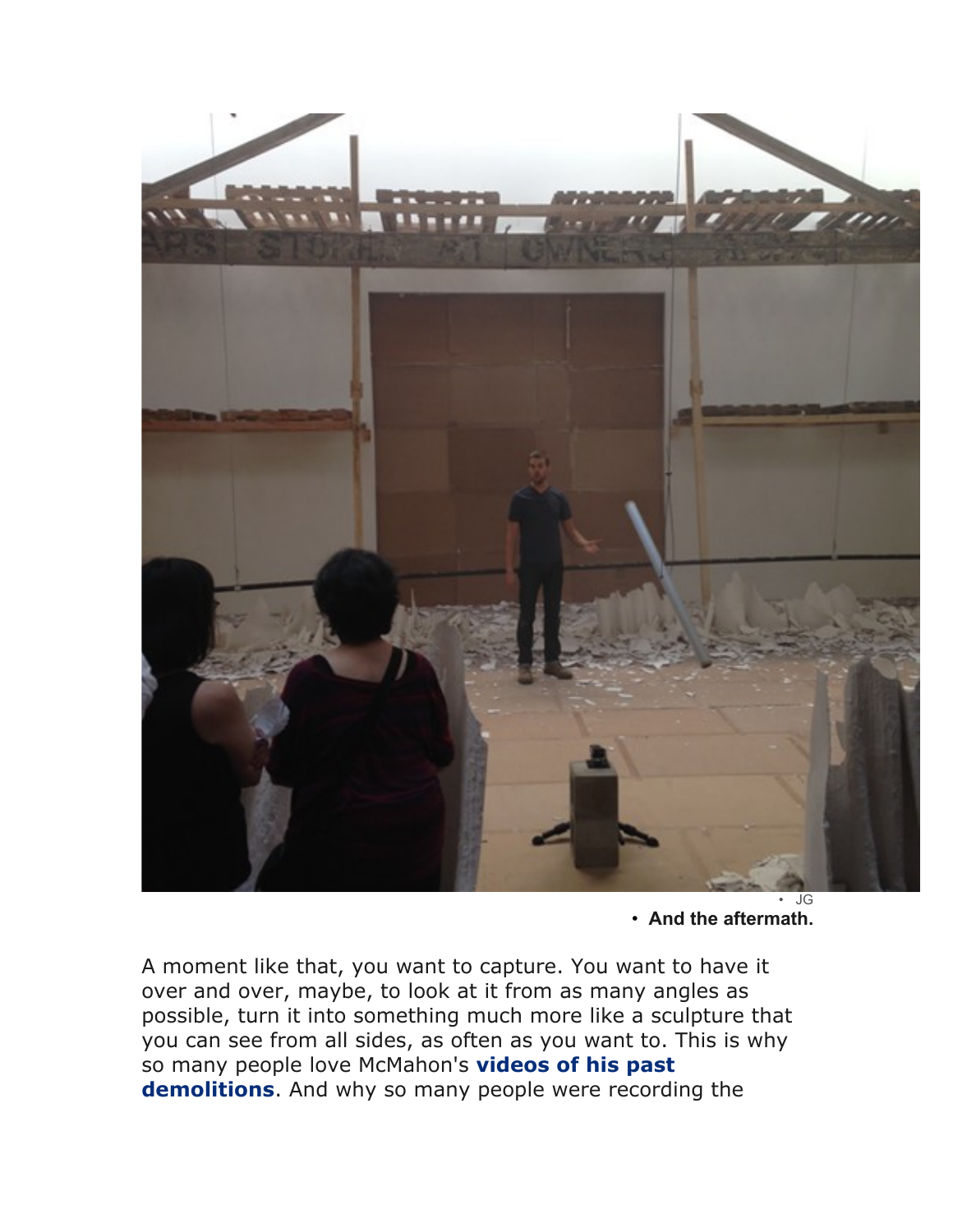Suyama Space event on video. McMahon stages spectacles that become social media bait. I posted my photographs of the event to Instagram, Facebook, and Twitter, and was immediately inundated with likes.

But I left a blank at the center of my documentation: During the big moment, I put the phone down. The reason I did it is that I couldn't imagine how I was going to hold up the camera and be the documentarian while also being fully present to absorb whatever shock happened in my body.

Another member of the audience, Wyn Bielaska, an architect who had a major hand in designing Tacoma's Museum of Glass, was standing behind me. He told me afterward that he tried to take video, but he was struck so viscerally at the moment when the bar hit the plaster that he twitched, and his finger pressed the stop button accidentally. The result is poignant: His video ends abruptly, with part of the curtain in a million little pieces that will never fall but never be repaired, either, stuck wounded forever. **Watching it** triggers the familiar recognition that nothing can be restaged, not really. The big moment is always gone.

McMahon's father stood in the corner afterward, and I got to talk to him a little. His son never sells any art, because the art is like this, he said, smiling. McMahon's next project, *Momentary* 

*Repetitions*, happening next month, will take place inside a derelict post office in upstate Hornell, New York, the dad told me. There will be three smaller curtains, 15 by 20 feet each, one in front of the other. The demolitions will happen one at a time, with a short pause in between, so that you will be able to experience that "same" moment three times over, and you will also have time to consider how it changes, how your perception changes. Does the first seem faster than the second? How does the last one feel compared to the first?

Trained in the fragile art of ceramics, McMahon's experiments push the ways sculpture can exist in time. It's a problem sculptors have been coping with for centuries. Some have solved it by **forcing your feet to move in order to circumnavigate their work**. "All things move," Boccioni said. Nothing is frozen, unless it's at absolute zero.

You probably want to see the video people took yesterday. Below is one by David Quigg (my husband). In this Rashomonic morning-after exercise, here's yet another completely different version, a version that also feels very unlike the actual